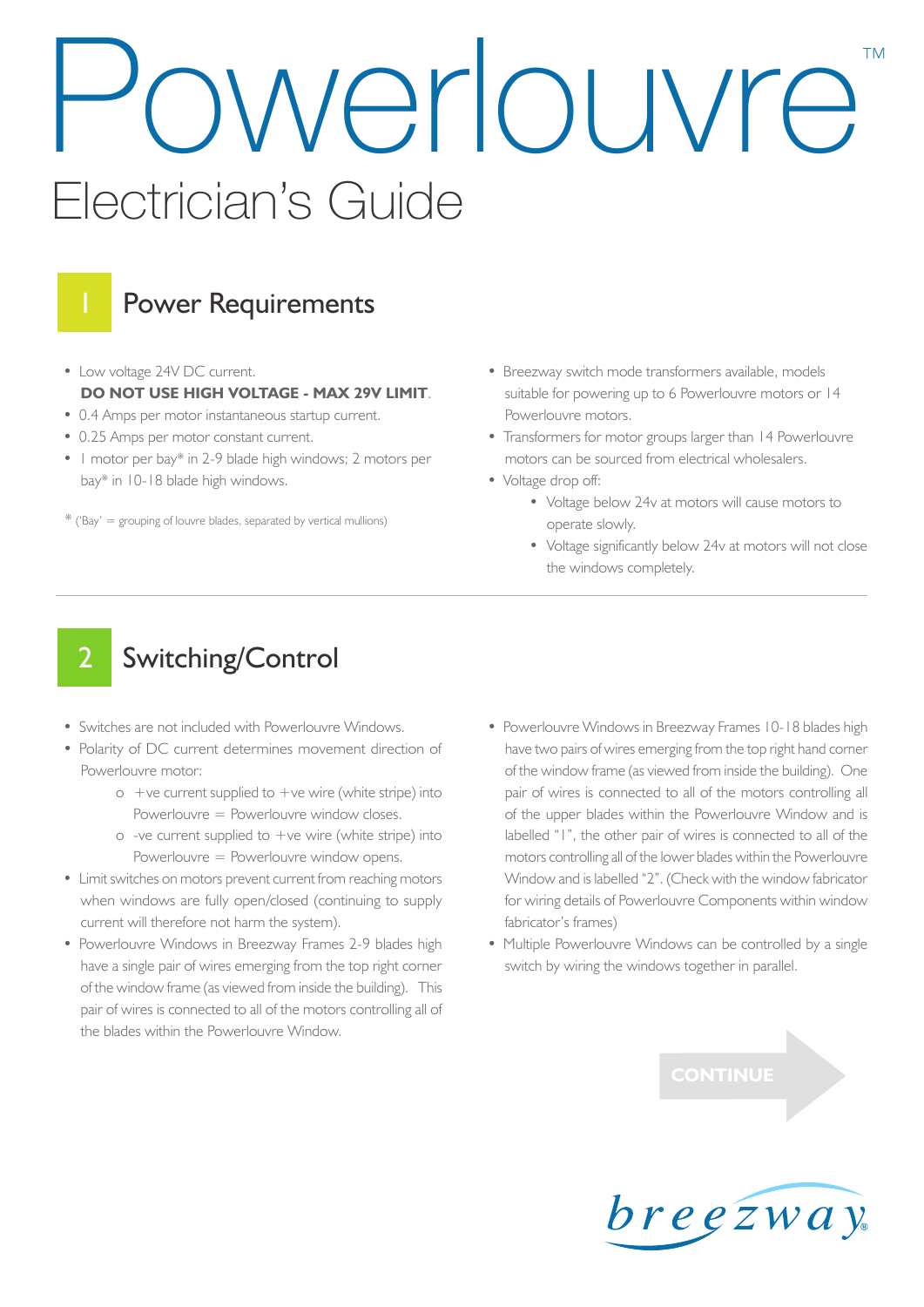## Switching/Control Continued



#### **BREEZWAY POWERLOUVRE APPTIVATE® CONTROL UNIT**

- Features & benefits:
	- o Touch sensitive wall switch.
	- o Smartphone control.
	- o Automatic operation in response to timers and built-in temperature sensor.
	- o Polarity sensing power inputs for easy installation.
- Two models:
	- o Single channel.
	- o Dual channel.
- Max 6 Powerlouvre motors per channel.
- Noise passed through some switch mode transformers (eg Meanwell GS40 series) can cause Apptivate Control Units to malfunction. It is recommended that third party transformers are tested prior to purchasing and installation, or that Breezway transformers are used.



Single Channel Apptivate Control Unit, single Powerlouvre Window.



Dual Channel Apptivate Control Unit, single Powerlouvre Window per channel.



Dual Channel Apptivate Control Unit, single Powerlouvre Window on Channel 1, two Powerlouvre Windows on Channel 2.



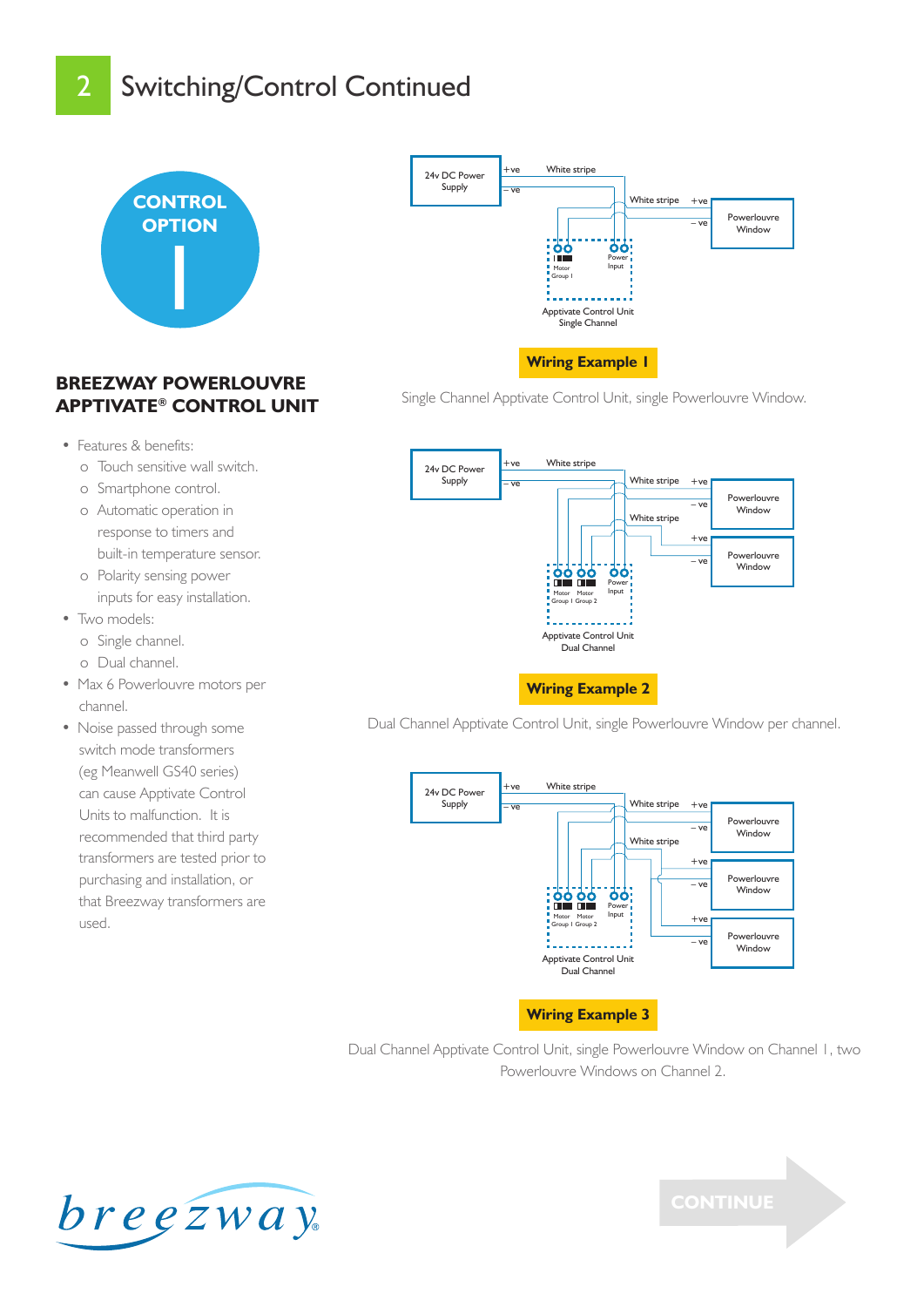## Switching/Control Continued





Shutter relay terminal labels are shown as labelled on the product. In this installation their function is not as labelled. A DC termination label is provided for when a DC motor is used.

#### **BUILDING MANAGEMENT SYSTEM**

- Features & benefits:
	- o Integration of multiple home systems (eg lighting, blinds, windows, AV)
	- o Integration of external sensors (eg light, rain, wind)
- Reviewed by all major suppliers for compatibility.
- May require relays.
- May require separate transformers to open and to close.
- Powerlouvre Window cannot report it's open/closed status back to the BMS.
	- o Current of appropriate polarity can be supplied for set amount of time to operate Powerlouvre Window. o Example:
		- If movement from fully closed to fully open takes 14 seconds…
		- Provide current for 7 seconds to open half way.
		- Provide current for 20 seconds to open fully (limit switches will prevent damage to motors from supplying current for longer than required).
		- Provide current for 20 seconds to close fully.
- C-Bus advice
	- o Clipsal advises that L5501RBCP Shutter Relay is simplest Powerlouvre Window to C-Bus interface. (Changeover Relay L5504RVFC is also an alternative, but not Clipsal's recommended option).
	- o Two power supplies are required.
	- o Maximum load of 2A on the Shutter Relay.
	- o Further details [http://www2.clipsal.com/](http://www2.clipsal.com/cis/__data/page/428/L5501RBCP_C-BusShutterRelay-Installation2.pdf )
	- o Enclosure for Shutter Relay is available see Clipsal Catalogue (5501RE)

#### **DC Motor Control Fig1.**

Figure 1 shows how the L5501RBCP is used with a DC motor. When Open is activated, positive polarity is applied to the motor; when Close is activated, negative polarity is applied. In this configuration two power supplies are required.



#### **DC Motor Label Fig2.**

The terminals of the L5501RBCP are labelled for use with an AC motor. When using a DC motor, attach the provided DC termination label over the factory terminal label. Refer to Figure 2.